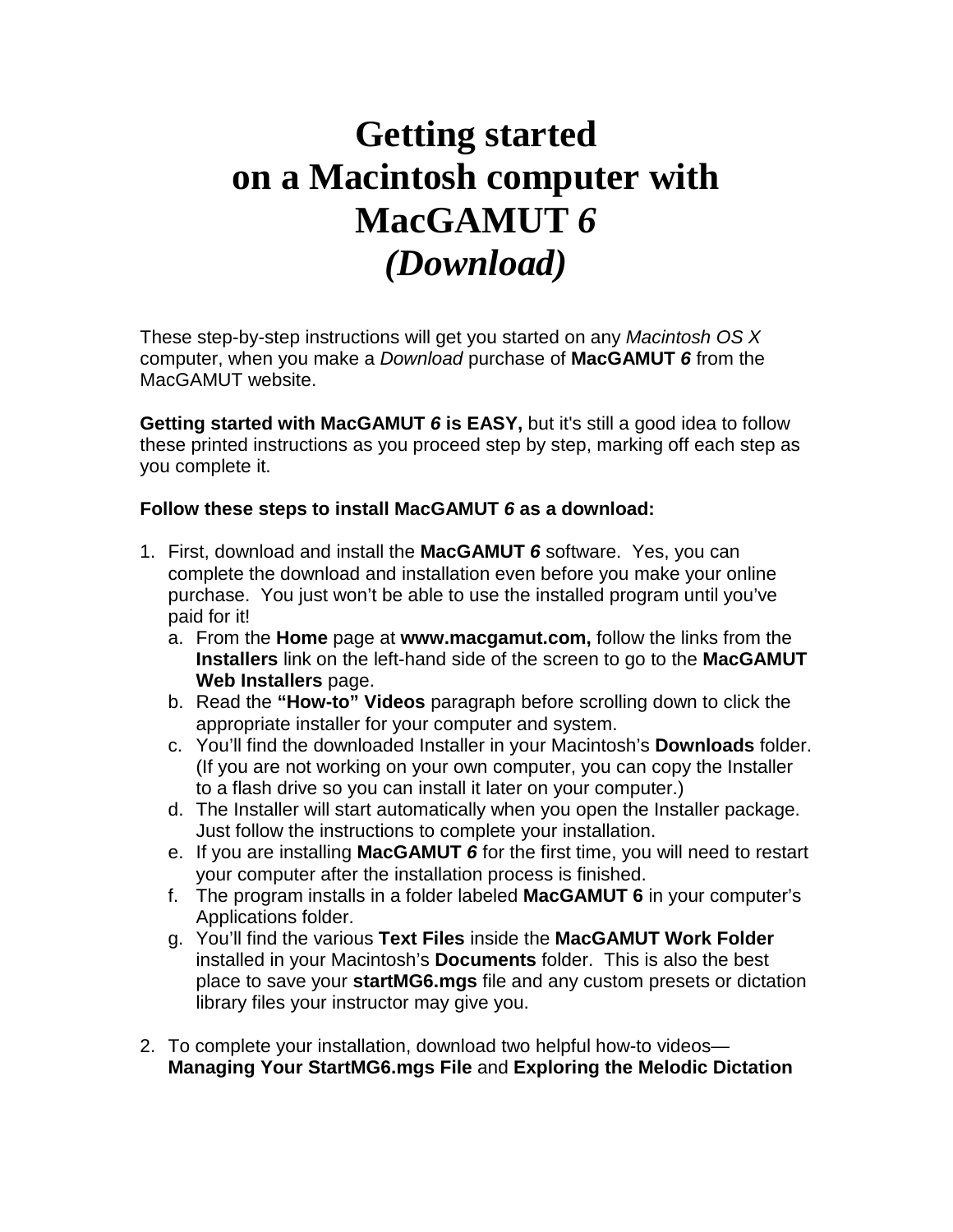**Window**—both designed to save you time and trouble as you start using MacGAMUT.

- a. From **www.macgamut.com,** click the **MacGAMUT 6** link on the left-hand side of the page and select **Extras** from the sub-menu *or* click the **User Disk Extras** link on the **Web Installers** page.
- b. Download the Macintosh files for each of the two videos, and save both to your computer (perhaps to that **MacGAMUT Work Folder** in your Macintosh's **Documents** folder).
- 3. OK, now it's time to make your download purchase, so you can actually use the program.
	- a. From **www.macgamut.com**, click any of the various **Order** or **Order Online** links.
	- b. Select your product and quantity, and continue through the checkout process.
	- c. As you complete your purchase, the "**Thank You**" screen acknowledging your order will include your nine-digit **Registration Number**, which you need to use to download your personal **startMG6.mgs** file (your "ticket" to use the MacGAMUT program). Write this very important number down (or print the page); you'll need it to create your **startMG6.mgs** file
- 4. Now, you need to register MacGAMUT, using that **Registration Number** assigned to you as you completed your online purchase.
	- a. From **www.macgamut.com**, click the **Register** link on the left-hand side of the screen to get started, and follow the step-by-step registration procedure.
	- b. Your personal **startMG6.mgs** file will be generated automatically, and you can download it directly from the "**Registration complete!**" page. Just right-click (or Ctrl+click) the link and select "save," "save target as," "save as," or "download linked file as," depending on your browser. To make it easy to find your **startMG6.mgs** file whenever you want to work on MacGAMUT, save it in the **MacGAMUT Work Folder** installed in your computer's **Documents** folder.
- 5. The quickest way to start MacGAMUT is by simply double-clicking the **startMG6.mgs** file you've saved in your **MacGAMUT Work Folder**. *Note:* If double-clicking your **startMG6.mgs** file does not start **MacGAMUT** *6* the first time you try it, the problem is easy to fix. Just right-click (or Ctrl+click) on your **startMG6.mgs** file, and select **Get Info**. Click on the **Open with** arrow to make it point downward, and then select **MacGAMUT 6** from the list of applications in the popup menu. Click the **Change All** button, and from then on, double-clicking any **.mgs** file will always open **MacGAMUT** *6*.
- 6. After the colorful opening screen, the **Check Name and Presets** screen asks you to verify that the file you've opened is really your own **startMG6.mgs** file.